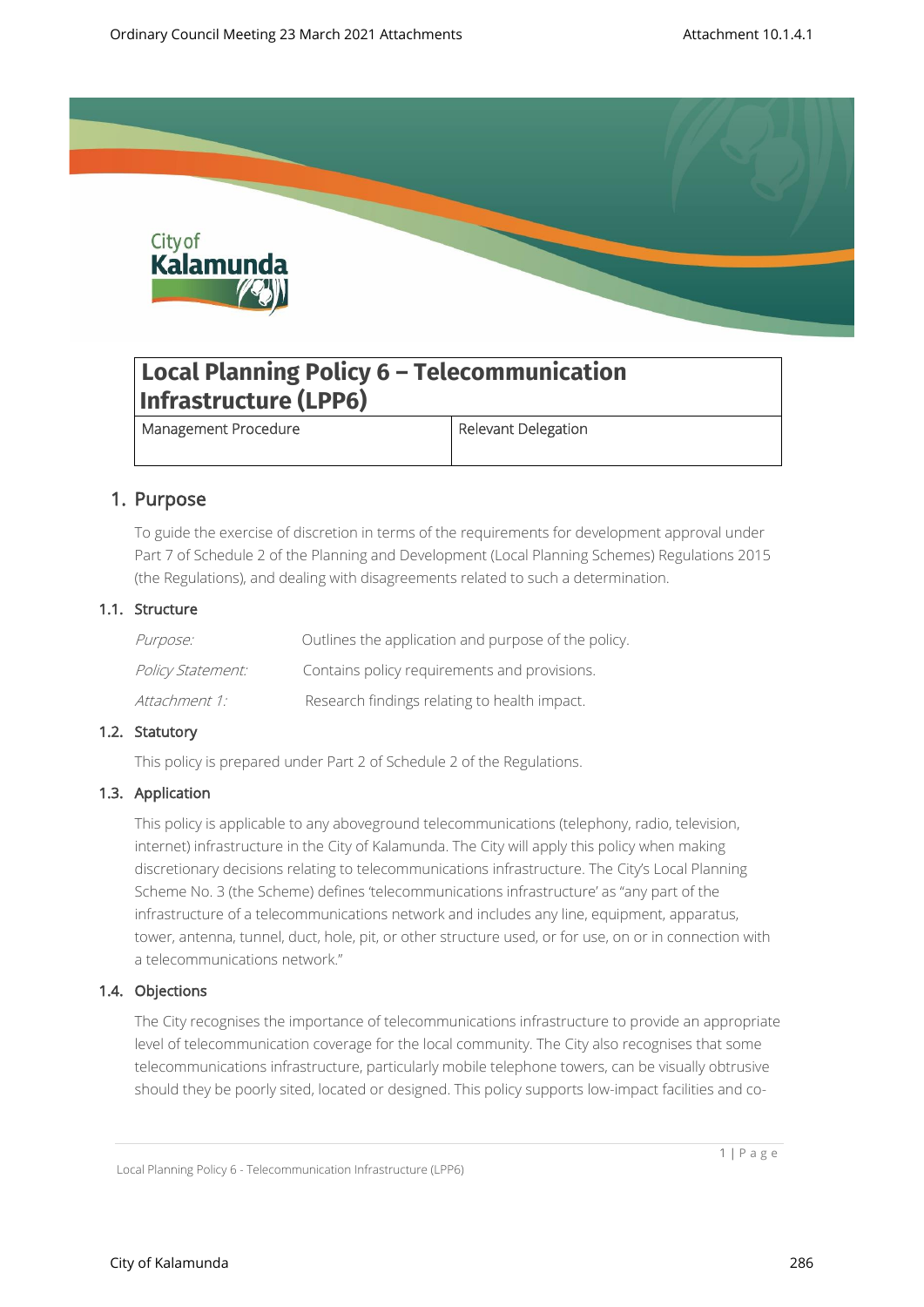

location of facilities where appropriate, and opposes other telecommunications infrastructure for which the visual impact outweighs the public benefit that the infrastructure would bring.

# 2. Policy Statement

### 2.1. Background

Authorised carriers are installing networks of electromagnetic wave transmission facilities for mobile telephones and telecommunications cabling. This will provide services to users of mobile telephones and 'cable' television. Different forms of facilities have varying degrees of environmental impact.

The following written laws regulate the installation of Telecommunications Infrastructure:

- a) Telecommunications Act 1997 (Commonwealth);
- b) Telecommunications Code of Practice 1997 (Commonwealth);
- c) Telecommunications (Low-Impact Facilities) Determination, 1997 (Commonwealth); and
- d) City of Kalamunda Local Planning Scheme No. 3.

#### 2.2. Visual Impact of Telecommunications Infrastructure

a) Low-impact facilities

'Low-impact facility' means a facility that the Minister has determined in the Low Impact Determination to be a low-impact facility. Schedule 3 to the Telecommunications (Low Impact Facilities) Determination 1997 identifies certain facilities that are not low-impact.

The City supports low-impact facilities. 'Low-impact facilities' do not require the City's development approval. However, approved carriers must submit details of them to the City for information in accordance with the Industry Code of Practice for Mobile Phone Base Station Deployment.

b) Other facilities

Telecommunications infrastructure that does not constitute a low-impact facility requires development approval. Development approval must be obtained before installing any such facility.

The facilities that are 'Other facilities' include the following:

- i. a mobile telecommunications tower that is not attached to a building;
- ii. a tower attached to a building if the tower is more than 5.0 metres high;
- iii. an extension to a tower that has previously been extended:
- iv. an extension to a tower, if the extension is more than 5.0 metres high;
- v. overhead cabling; and
- vi. a facility in an area of environmental significance.

Local Planning Policy 6 – Telecommunication Infrastructure (LPP6)

2 | P a g e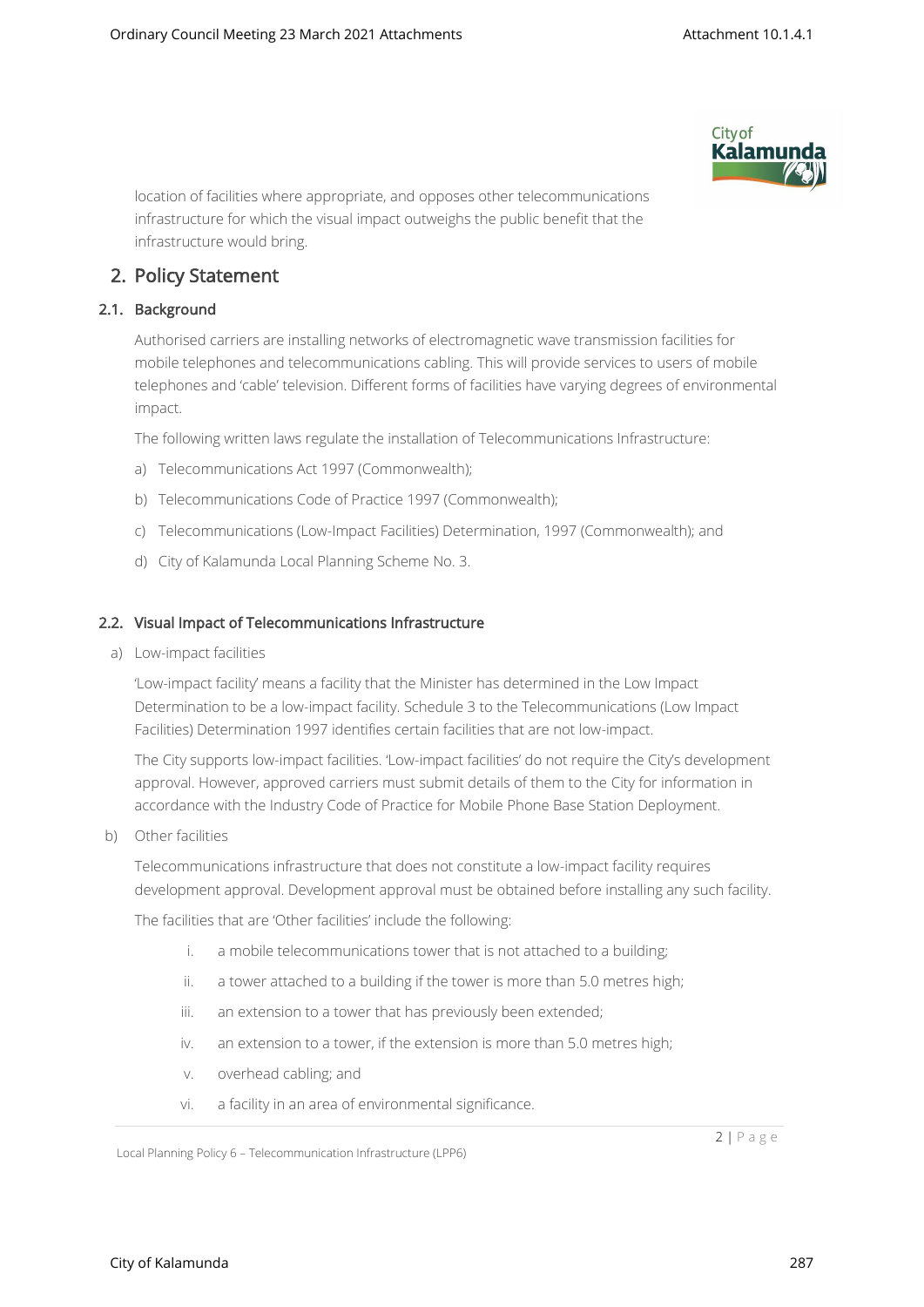

In considering an application for development approval, in particular the visual impact of the facility, the City will have regard to the provisions of Local Planning Scheme No. 3 and State Planning Policy 5.2 Telecommunication Infrastructure. Development approval may be refused where the City is of the opinion that the proposed facility would have a significant adverse visual impact. Alternatively, the City may grant development approval conditional upon appropriate modifications to minimise the adverse visual impact.

### 2.3. Advertising of development applications for other facilities

The City will advertise, or require the applicant to advertise, an application for development approval in accordance with the following methods for not more than 21 days:

- a) Letters be sent to all landowners seeking comment on issues, concerns or historical information pertinent to the proposal. Letters are to be sent to landowners whose properties fall within a 500m radius of the proposed structure or a greater radius, if required. The letters shall advise of the application, where it may be inspected and the submission period
- b) A sign shall be installed on the subject property in a conspicuous location, advising of the application, where it may be inspected and the submission period;
- c) A notice shall be placed in newspapers circulating in the region of the subject property, advising of the application, where it may be inspected and the submission period;
- d) The full application and supporting information shall be uploaded to the City's public website and promoted through the City's social media;
- e) The City will request the applicant to hold a community engagement session, run by a facilitator, to discuss the application with residents. The City will provide logistical support to assist with the community engagement process.

#### 2.4. Health impact of Telecommunications Infrastructure

Excerpt from State Planning Policy 5.2 Telecommunications Infrastructure:

"The use of mobile telephones has raised public concern about possible health issues associated with exposure to electromagnetic emissions. However, telecommunications carriers must comply with the Australian Communications and Media Authority (ACMA) Radiocommunications Licence Conditions (Apparatus Licence) Determination 2003. These licence conditions make mandatory the limits in the Australian Radiation Protection and Nuclear Safety Agency (ARPANSA) Radiofrequency (RF) Standard which sets limits for human exposure to RF electromagnetic fields from all sources, including telecommunications infrastructure. ARPANSA is the primary Commonwealth agency responsible for protecting the health and safety of people and the environment from the harmful effects of radiation.

Measurement surveys undertaken by ARPANSA demonstrate that environmental radiofrequency levels near base stations for the mobile telephone network are extremely low.

The ARPANSA surveys reported that typical exposures to radiofrequency fields were well below one per cent of the Standard's public exposure limits. It concluded that 'given the very low levels

Local Planning Policy 6 – Telecommunication Infrastructure (LPP6)

3 | P a g e